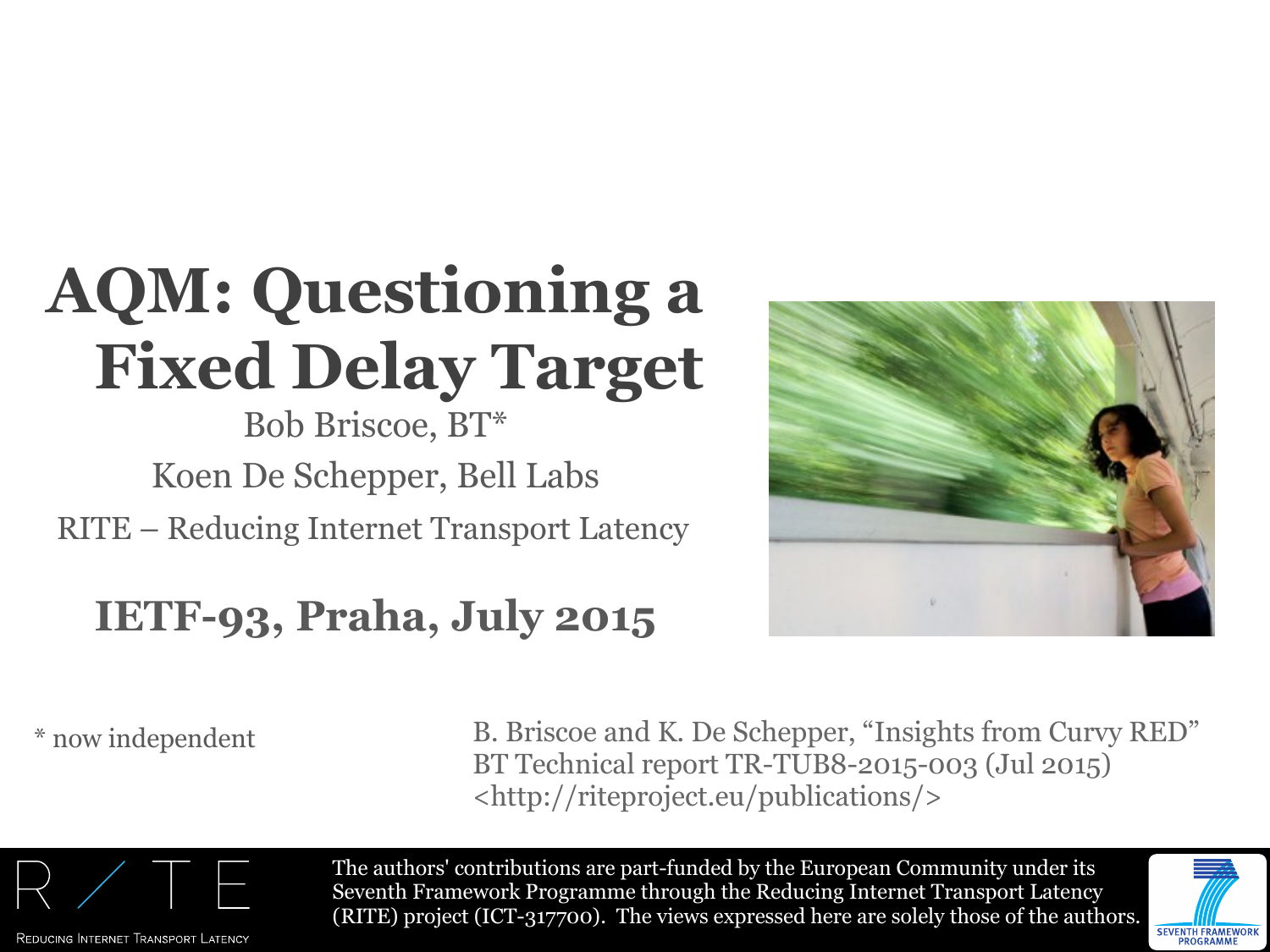### **Questioning a fixed delay target**

#### **CoDel and PIE aim for a fixed target delay**

- $\Diamond$  The AQM community has been focusing on delay
	- Don't forget loss
- In testing of PIE & fq\_CoDel under high load
	- they cause significantly higher loss to keep delay down
	- loss, not queuing, becomes the dominant cause of delay

e.g. to maintain 5ms queuing delay fq\_CoDel uses 4.2% loss to fit 20 Reno flows into 40MB/s



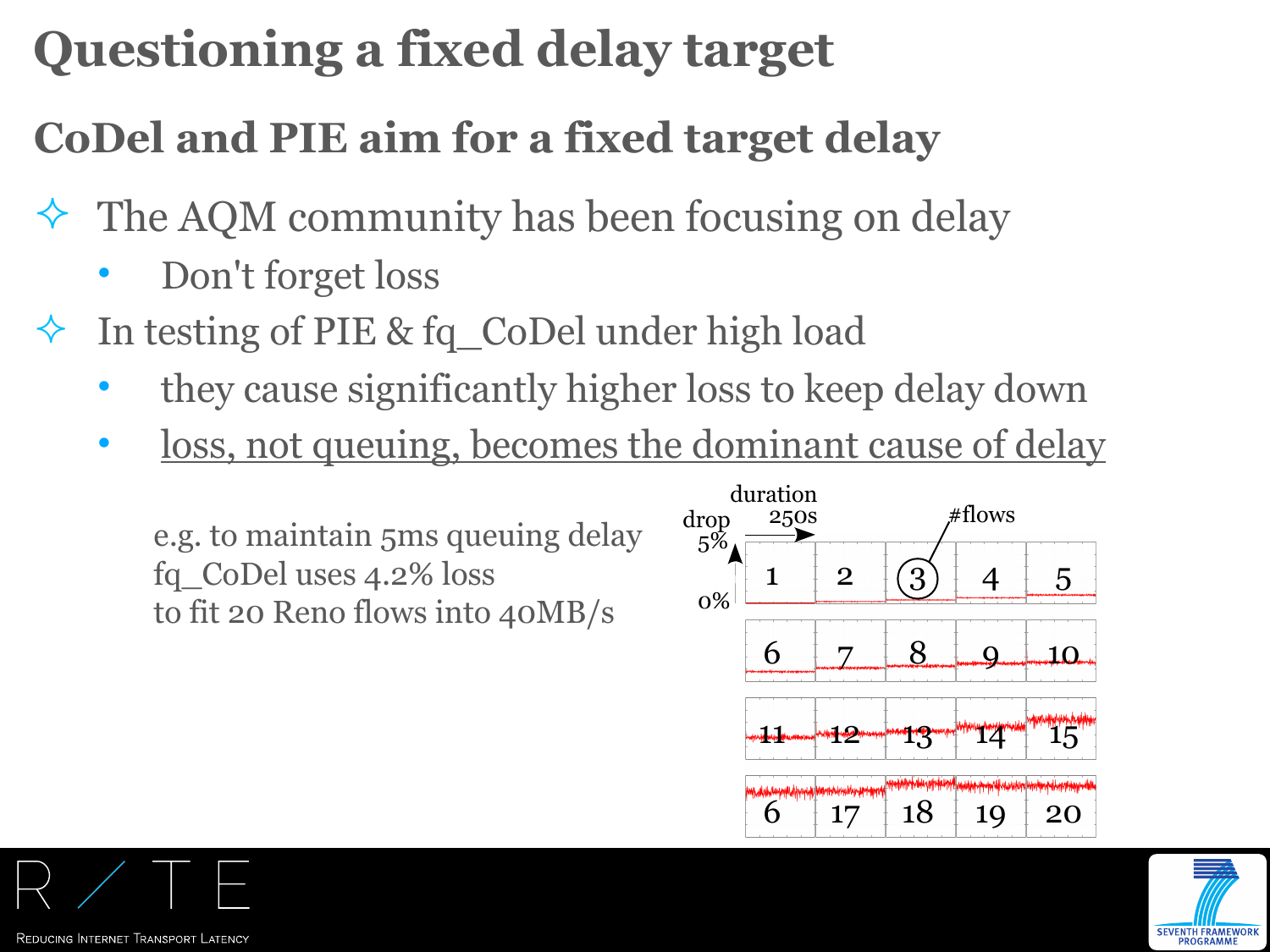## **Insights from Curvy RED**

#### **What is Curvy RED?**

#### **Like RED except**

- Increasing back-pressure
- Initially hugs horiz axis
- Continuous curve
- Through origin

$$
p = \left(\frac{d_q}{D_q}\right)^u
$$
  
• Simple to implement



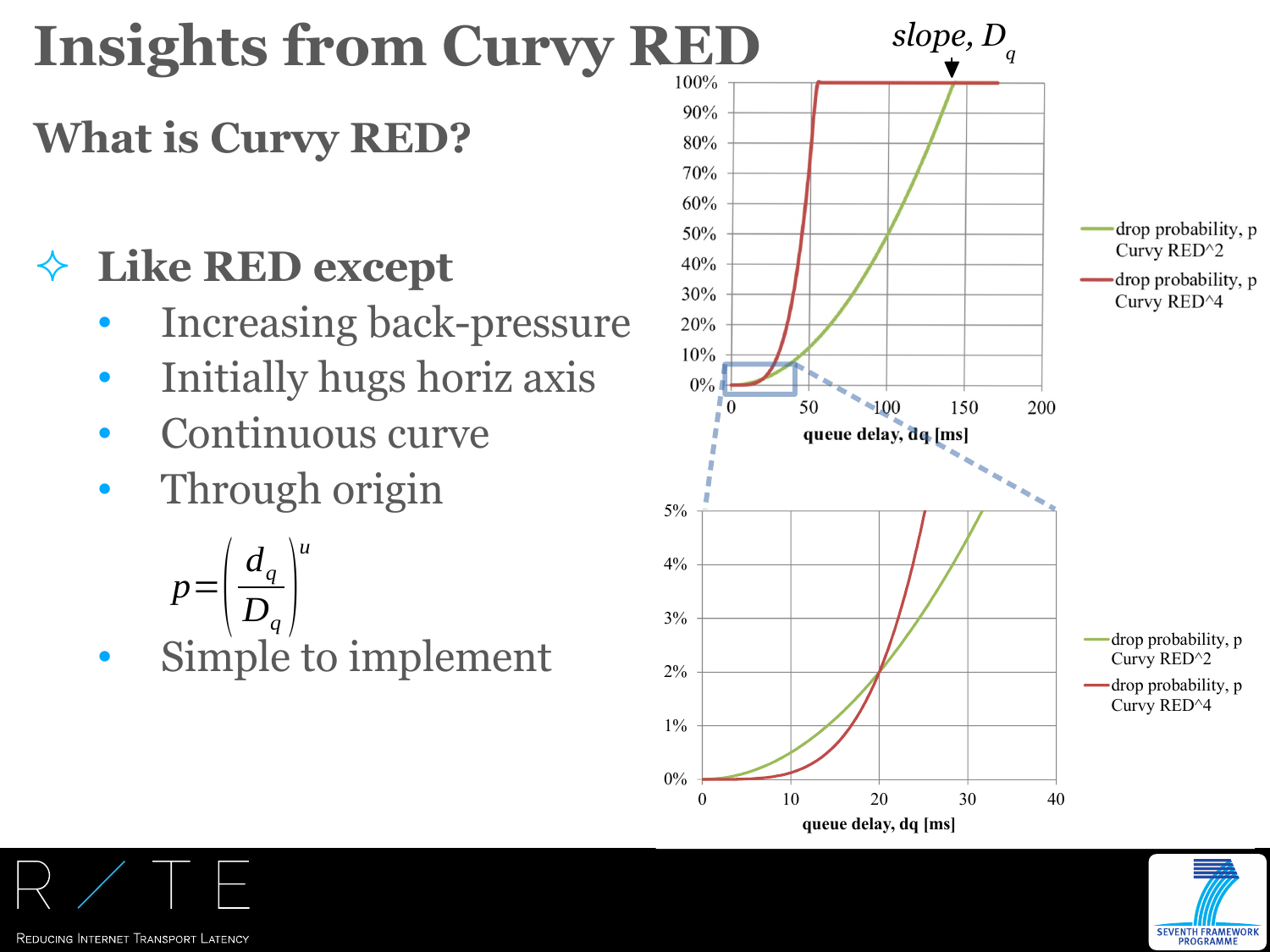

maxrand() can be run out of band into buffered output



REDUCING INTERNET TRANSPORT LATENCY

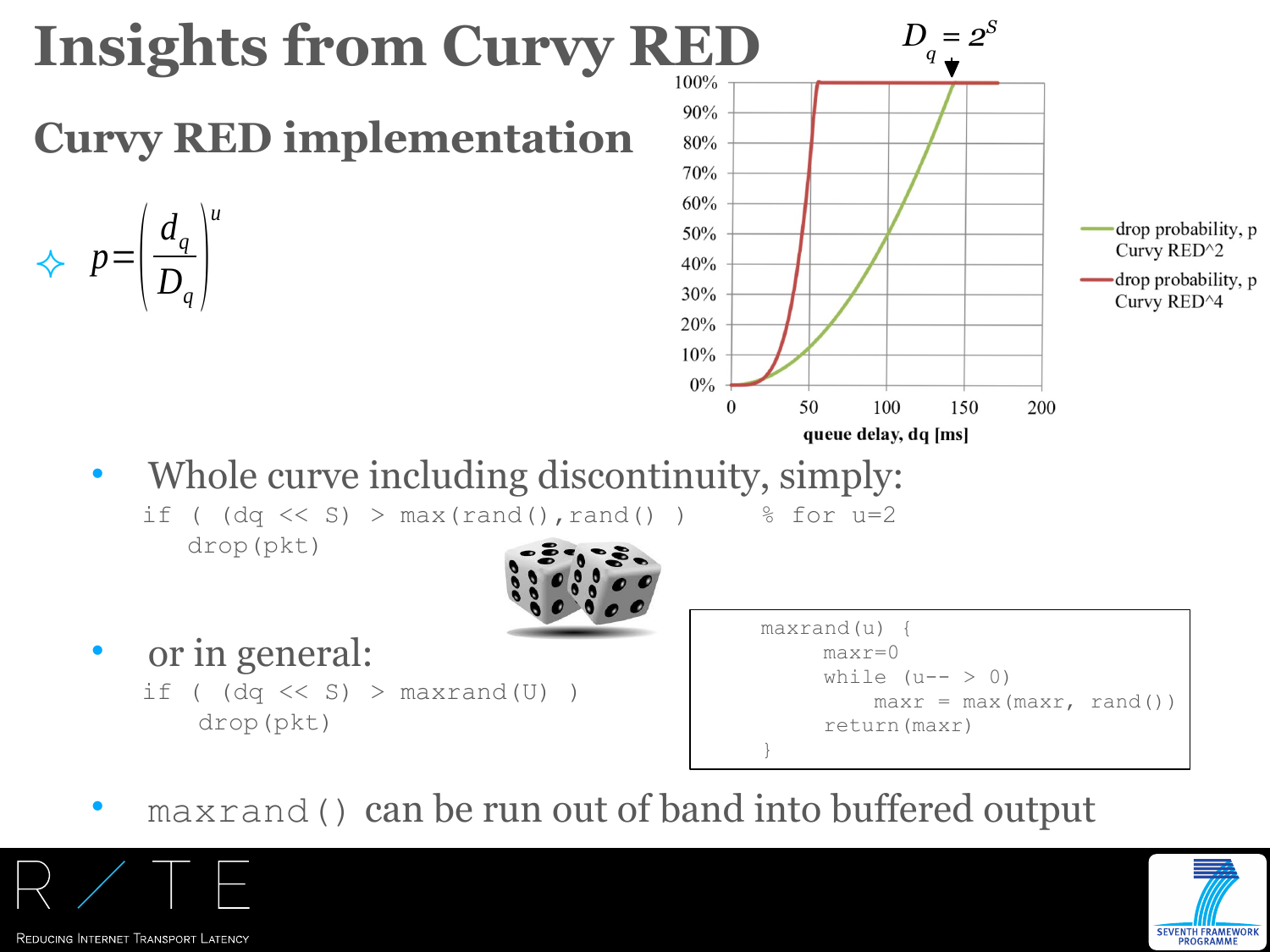## **Insights from Curvy RED**

#### **Questioning a fixed delay target**

n flows; as  $n^{\varnothing}$  AQM push-back  $\varnothing$  to make each flow smaller

- an AQM can make a TCP smaller either with higher drop or larger RTT delay
- PIE & CoDel fix delay (**inherently infinite cUrviness**)  $\rightarrow$  excessive drop
- softer delay target requires less loss apps survive at higher load

 $RTT = 20$ ms , where *X* is capacity *L*∝*n*/ *X*0 0.5 1 1.5 2 0 10 20 30 40 50 0% 10%  $20\%$  등 30% 40% 50% dq, Reno & RED^1 dq, Reno & RED^2 dq, Reno & RED^4 dq, Reno & RED^8 dq, target (PIE/CoDel) p, Reno & target Q p, Reno & RED^8 p, Reno & RED^4 p, Reno & RED^2 **Normalised Load, L Queuin gDela y, d q [m s] ropprobabilit y, p** 4 2 1 0.5 Mb/s per flow

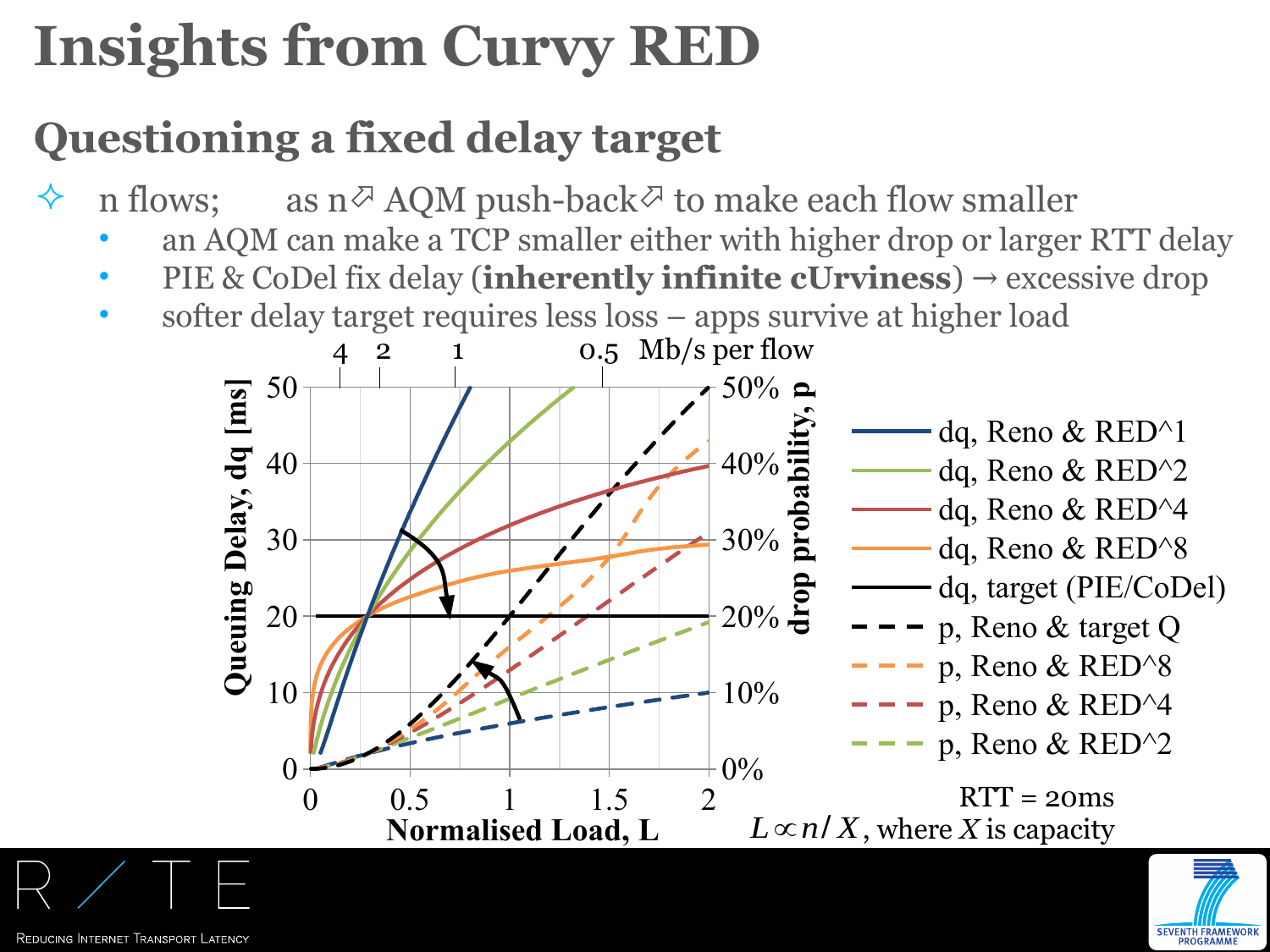## **Insight**

#### **TCP creates dilemmas that no AQM can escape**

If proponents of particular AQMs claim otherwise, look at delay, utilisation AND loss **Queuing Delay, dq [m s]**

- 1. if you squeeze delay, TCP increases loss
	- loss can become the dominant cause of delay
- 2. delay-utilisation tradeoff (we already know this one)
	- caused by TCP's large saw-teeth
	- more smaller sawteeth  $\rightarrow$  excessive drop
- **TCP is the remaining problem**
	- ECN allows you to resolve both dilemmas
	- combined with scalable TCPs (e.g. DCTCP)





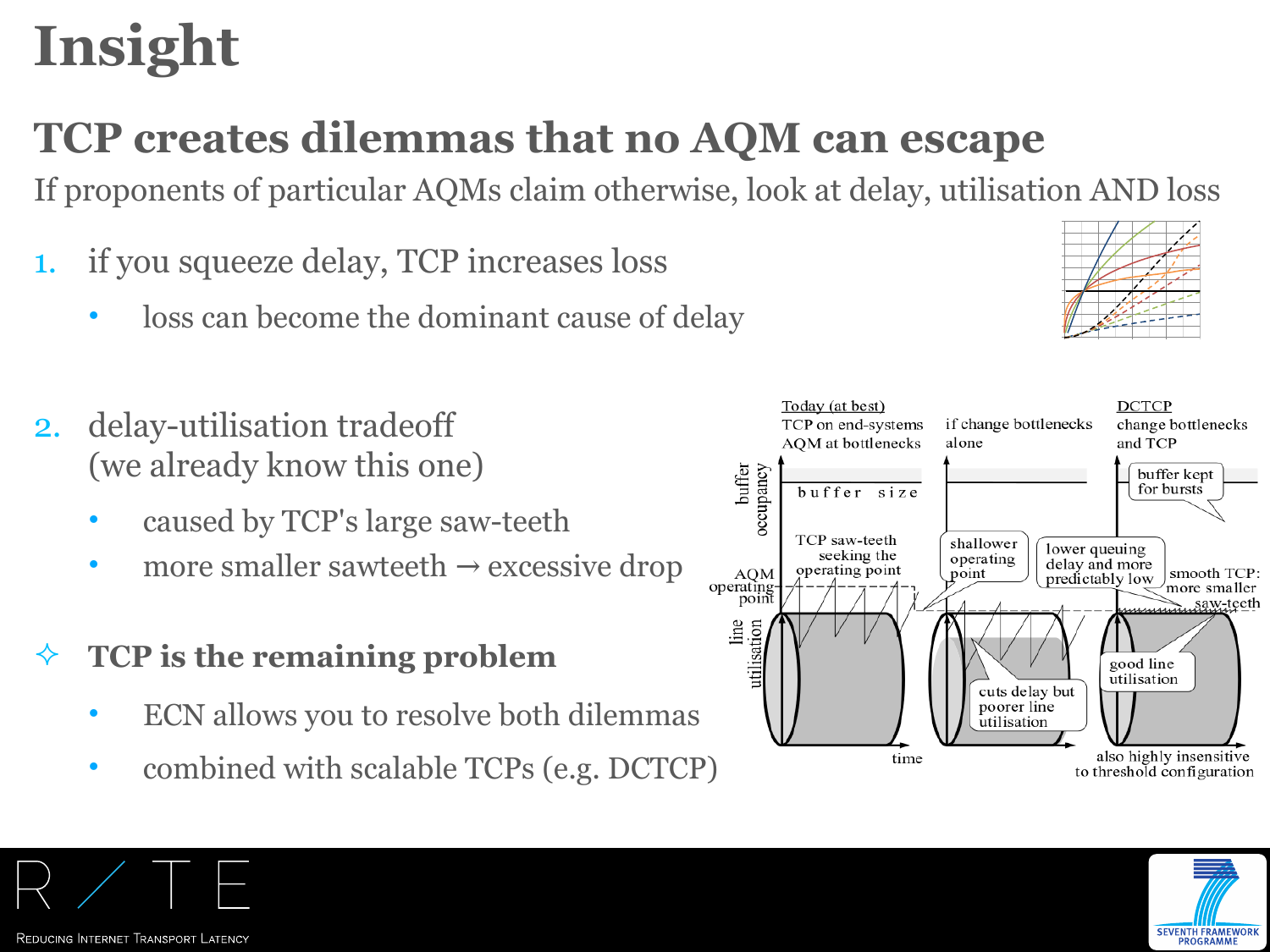## **AQM: Questioning a Fixed Delay Target**

RITE – Reducing Internet Transport Latency









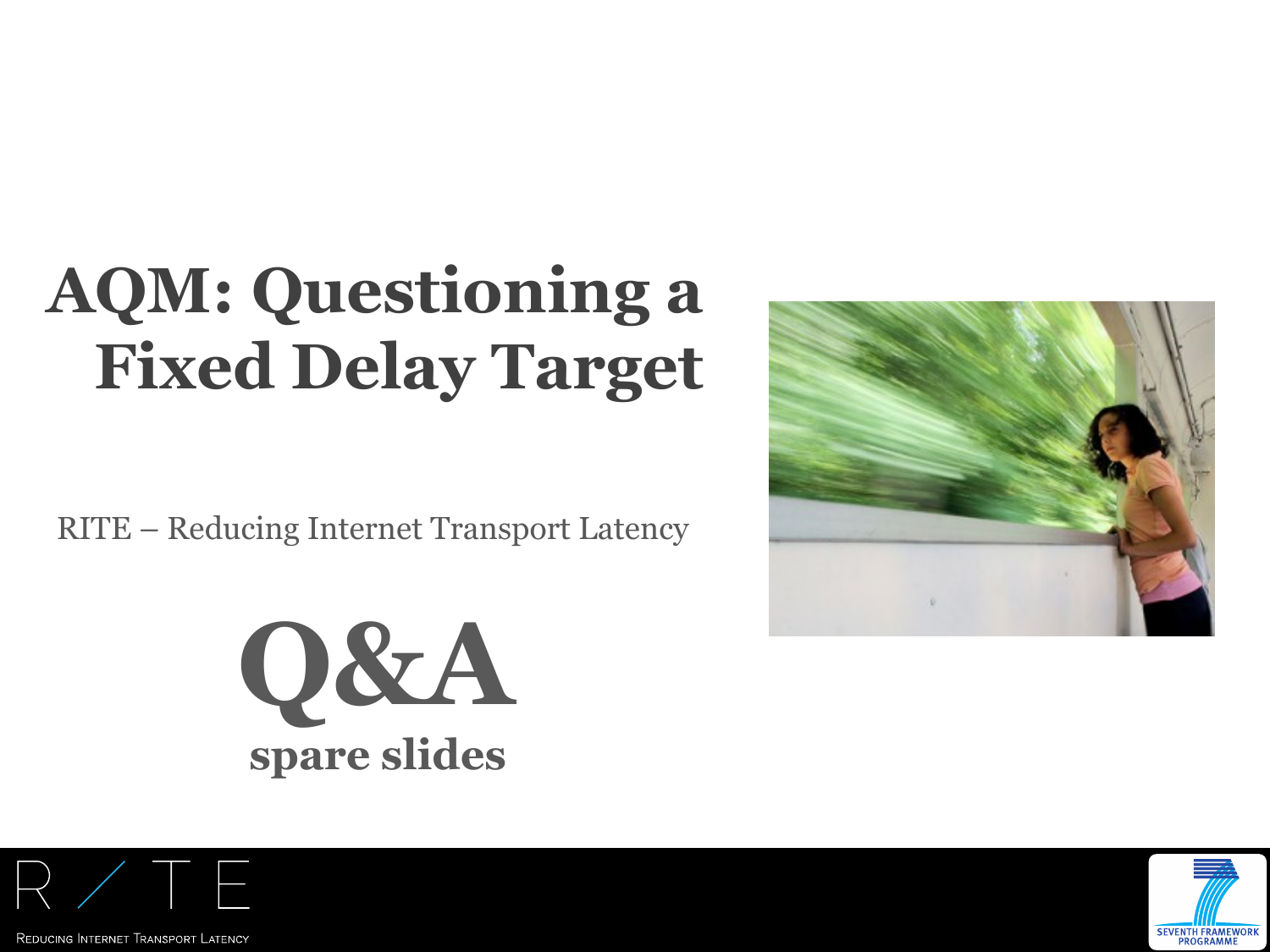## **Invariance with Scale**

#### **Scaling AQM Configuration - the Usefulness of a Design Point**

- $\Diamond$  in the UI/API to Curvy RED
	- Slope  $D_q$  is not an intuitive config parameter
	- Better: use a  $(d_q^*, p^*)$  pair
		- a design point



100%  $90%$ 80% 70%  $60%$ 

50%

 $40%$ 

30%

20%  $10%$  $0\%$ 

 $\Omega$ 

50

100

queue delay, dq [ms]

150

200

- Represents upper end of preferred operating region
- from which the router can easily derive *D<sup>q</sup>* given cUrviness, *u*



slopes, *D*

*q*





-drop probability, p

Curvy RED^2

drop probability, p

Curvy RED^4